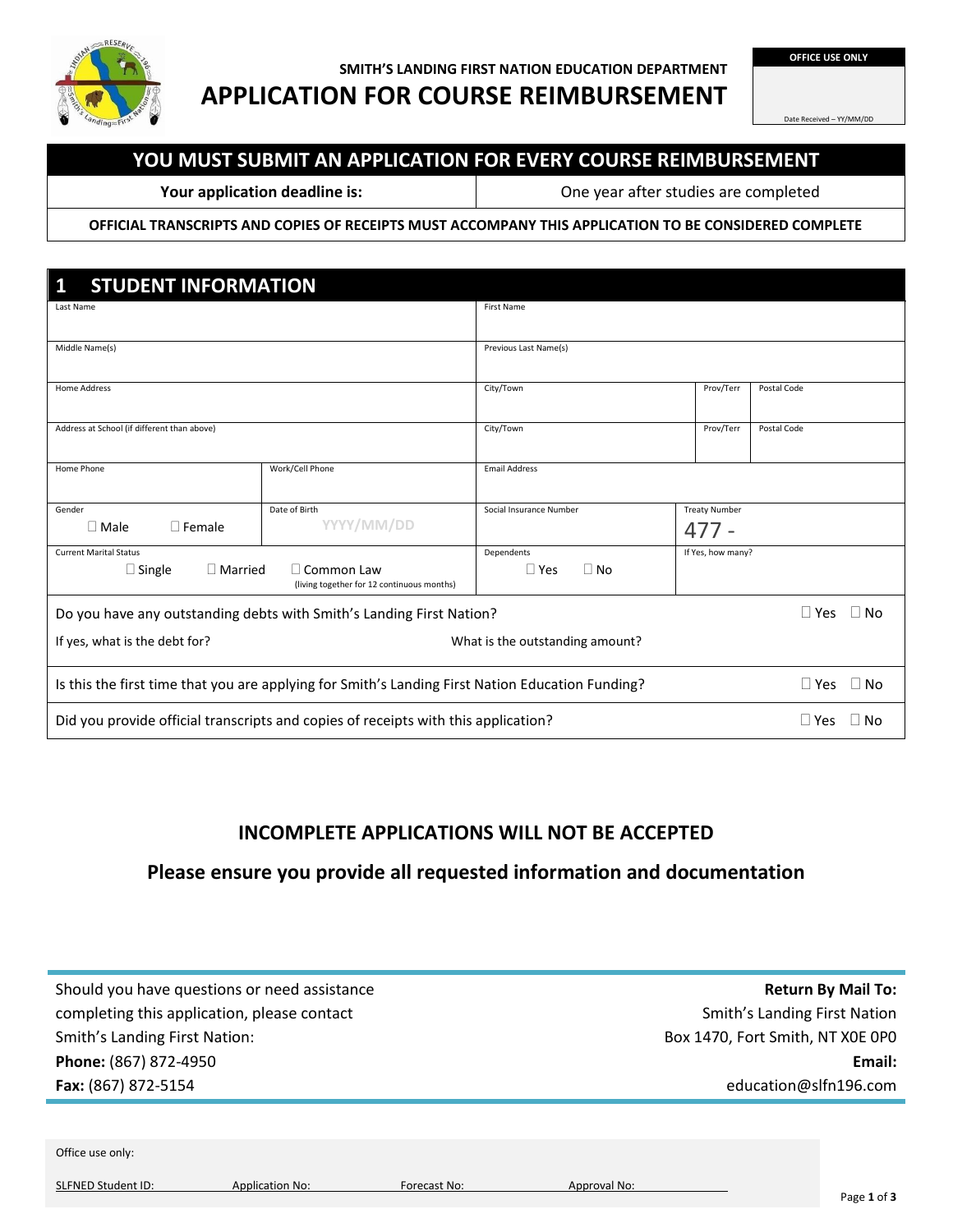| <b>COURSE(S) YOU HAVE SUCCESSFULLY COMPLETED</b><br>$\overline{\mathbf{2}}$   |                               |                        |                                                     |  |  |  |
|-------------------------------------------------------------------------------|-------------------------------|------------------------|-----------------------------------------------------|--|--|--|
| List the courses that you have successfully completed                         |                               |                        |                                                     |  |  |  |
| Institution                                                                   |                               | Training/Certification | Location                                            |  |  |  |
| <b>Start Date</b><br>YYYY/MM/DD                                               | <b>End Date</b><br>YYYY/MM/DD | <b>Course Duration</b> | Will Obtain<br>$\Box$ Certificate<br>$\Box$ License |  |  |  |
| Institution                                                                   |                               | Training/Certification | Location                                            |  |  |  |
| <b>Start Date</b><br>YYYY/MM/DD                                               | <b>End Date</b><br>YYYY/MM/DD | <b>Course Duration</b> | Will Obtain<br>$\Box$ Certificate<br>$\Box$ License |  |  |  |
| Institution                                                                   |                               | Training/Certification | Location                                            |  |  |  |
| <b>Start Date</b><br>YYYY/MM/DD                                               | <b>End Date</b><br>YYYY/MM/DD | <b>Course Duration</b> | Will Obtain<br>$\Box$ Certificate<br>$\Box$ License |  |  |  |
| Institution                                                                   |                               | Training/Certification | Location                                            |  |  |  |
| <b>Start Date</b><br>YYYY/MM/DD                                               | <b>End Date</b><br>YYYY/MM/DD | <b>Course Duration</b> | Will Obtain<br>$\Box$ Certificate<br>$\Box$ License |  |  |  |
| Is this course a requirement for job-related purposes?<br>$\square$ Yes<br>No |                               |                        |                                                     |  |  |  |

# **3 OTHER FUNDING**

| To be eligible for funding, you MUST also apply to at least ONE (1) of the following agencies:<br>Please provide a copy of your letter of approval/denial.                           |  |  |  |  |
|--------------------------------------------------------------------------------------------------------------------------------------------------------------------------------------|--|--|--|--|
| $\Box$ NWT Student Financial Assistance<br>Have you been approved? $\Box$ Yes $\Box$ No $\Box$ Awaiting response                                                                     |  |  |  |  |
| $\Box$ Freehorse Family Wellness Society<br>Have you been approved? $\Box$ Yes $\Box$ No $\Box$ Awaiting response                                                                    |  |  |  |  |
| $\exists$ Aboriginal Skills and Employment Training Strategy (Akaitcho Territory Government – ASETS Holder)<br>Have you been approved? $\Box$ Yes $\Box$ No $\Box$ Awaiting response |  |  |  |  |
| ∃ Other:<br>Have you been approved? $\square$ Yes $\square$ No $\square$ Awaiting response                                                                                           |  |  |  |  |

# **4 PROGRAM INTEREST**

**Please write a short paragraph about why you want to participate in the selected program/course and how you feel it will assist in your overall career plan. Attach another sheet, if necessary. This can be considered your Letter of Interest.**

 **Print your name:**